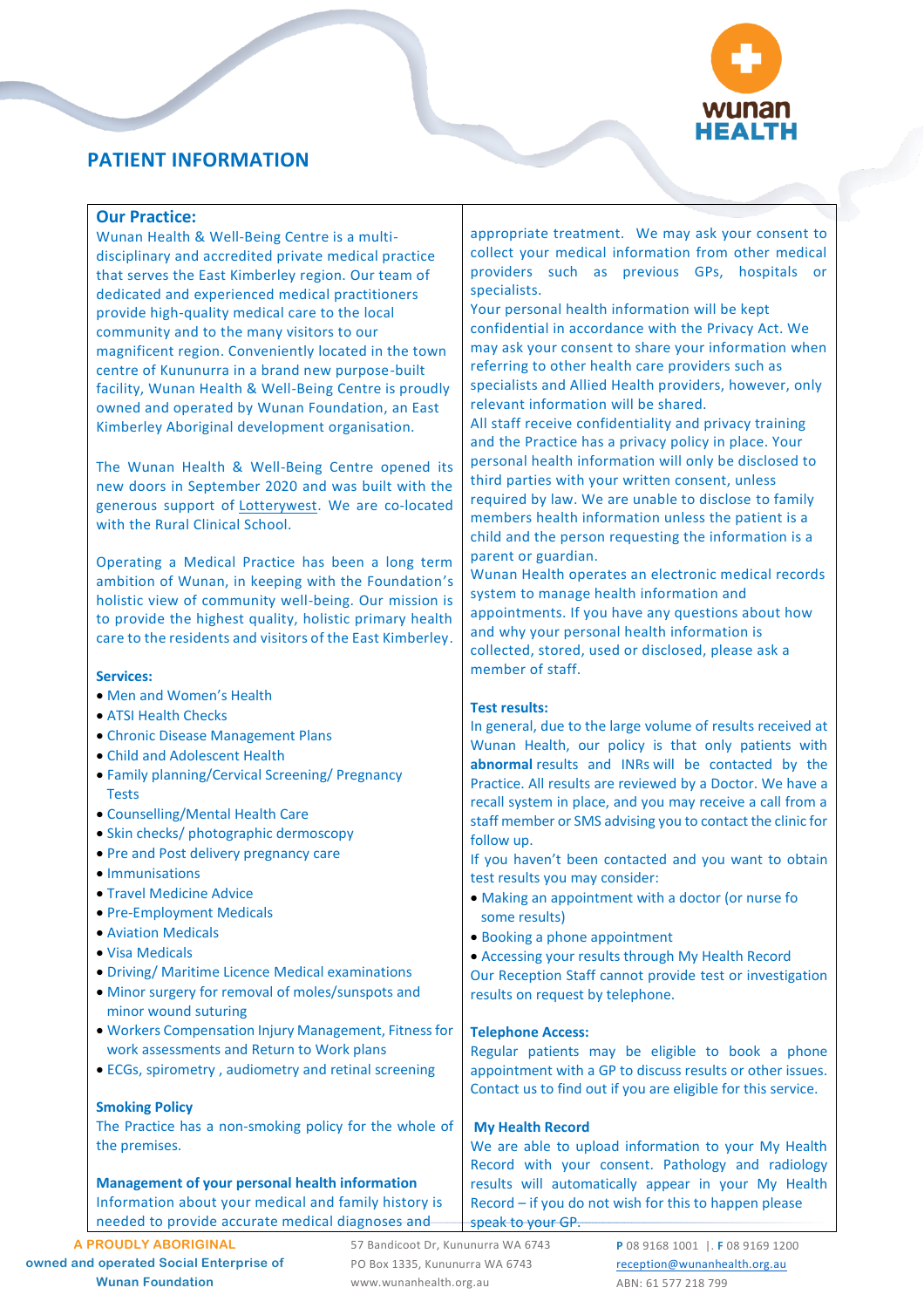### **Feedback:**

Please feel free to talk to any of our staff members to discuss a concern, suggestion or complaint and we will do our best to resolve the issue. You may prefer to write to us, or use our suggestion and patient survey box. We take concerns, suggestions and complaints seriously.

If you would like to speak to the Practice Manager, you can ask at reception or contact:

## **Suzette Chemello Practice Manager 08 9168 1001**

Impartial complaints advice can be sought through the:

# **Health & Disability Services Complaints Office (HADSCO) GPO Box B61, Perth, WA 6838 08 6551 7600**

# **Doctors:**

**Dr Stephanie Trust Dr Bianca Howard Dr Amanda Gibbons Dr Eleanor Hobbs (Reg) Dr Christiane Melville (Reg)**

# **Practice Hours:**

**Monday to Friday** 8.00am – 12 midday 1pm – 4.30pm **Weekends & Public Holidays** Closed

# **The Practice Team:**

**Practice Manager** Suzette Chemello

**Practice Advisor** Andrea Edwards

**Acting Clinical Co-ordinator/ Practice Nurse (RN)** Jacinta Middleton

**Practice Nurse (RN)** Laura McBride

**Aboriginal Health Worker** Victor Richards

# **Medical Receptionists**

Ramona Bader Jini Perera Lily Rogerson Ella-Tia Yeeda Shonte McCorry

#### **To make appointments:**

Please ring 9168 1001 or you can book online through HotDoc. Longer consultations are available, so please ask our receptionist if you think you may require some extra time. A standard booking is intended to deal with one issue only. Our reception staff will attempt to contact you if there are any unforeseen delays. If you or a family member requires an interpreter service, we can organise this for you. Please let us know when you make the appointment.

### **Cancellation Policy:**

If you cannot keep an appointment for any reason, please call and advise reception at least two hours prior to your appointment, so that we can offer that appointment to someone else. We send automated SMS messages reminding you about your appointment and asking you to confirm or cancel it 24 hours beforehand. Let us know if you do not wish to receive these messages.

### **Care outside normal opening hours:**

Outside our opening hours, patients with urgent or more serious medical problems are recommended to go to the Emergency Department at Kununurra District Hospital located on Coolibah Drive. In the case of an emergency, at any time, dial 000.

### **Home and other Visits:**

Home visits may be available for regular patients of this Practice, whose condition prevents them from attending the surgery. Patients with urgent or more serious medical problems are encouraged to attend the Emergency Department of Kununurra District Hospital.

### **Schedule 8 Medication Policy:**

The GPs at Wunan Health are not able to prescribe S8 medications on the first visit with a new GP—*please see reception for further information.*

### **Fees and Billing arrangements:**

Wunan Health is a mixed billing Practice. The Doctor's fees are payable at the time of the consultation by either cash or EFTPOS.

Each Doctor decides the fee for a consultation, based on the time and complexity of the visit. Our fee structure is displayed in the reception area of the Practice. As we are a Private Practice, we do not routinely bulk bill, except for local resident children 16 years and under, who are registered with Medicare, as well as local resident pension, healthcare and all DVA cardholders. We have direct electronic access to Medicare and, on the provision of your bank details, we are able to process your claims directly with Medicare. The rebates will then be paid directly into your nominated bank account. If you have any difficulty in paying our fees, please don't hesitate to discuss it with us.